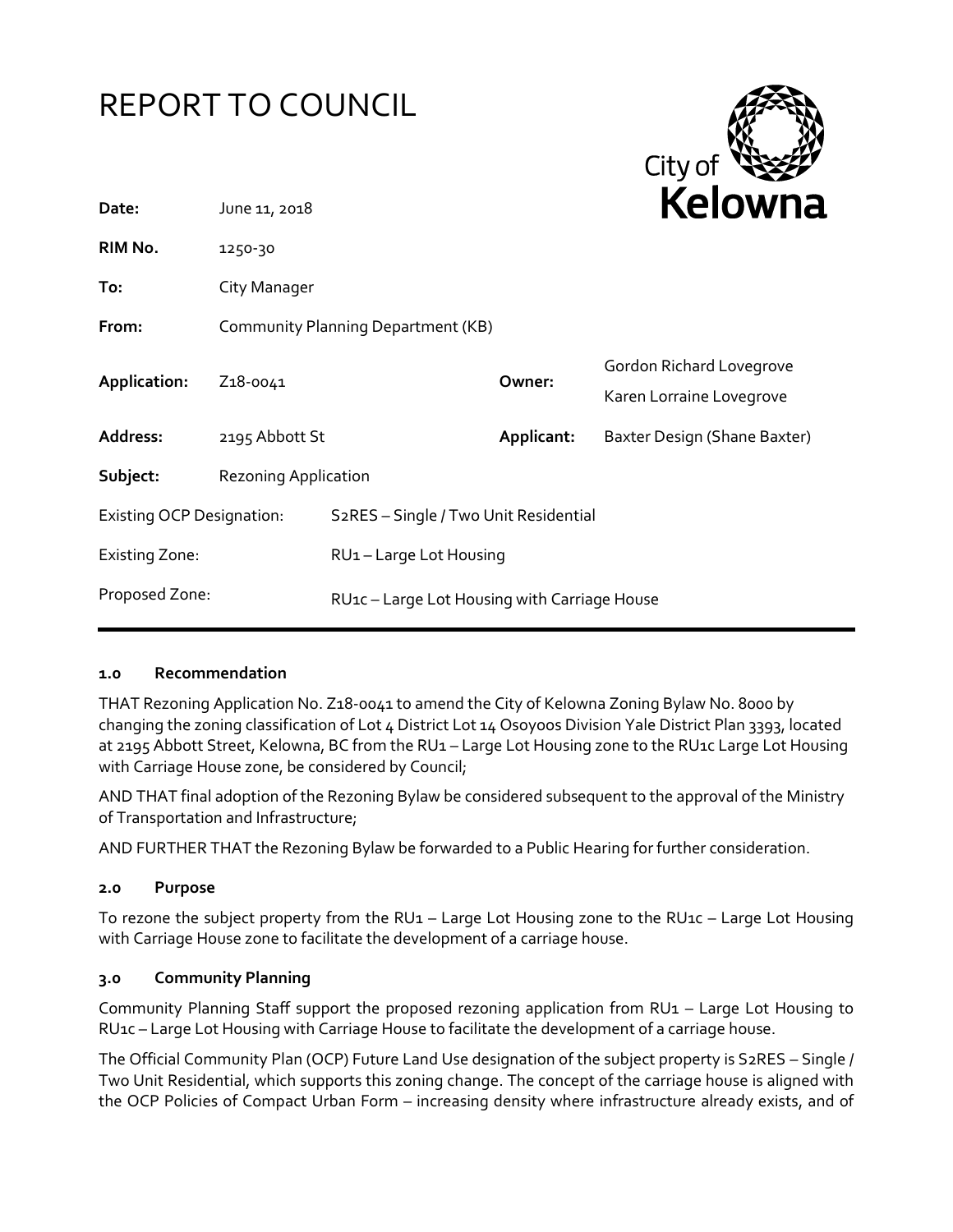Carriage Houses & Accessory Apartments. The property is connected to City sanitary sewer and within the Permanent Growth Boundary of the City.

The subject property is located within the Abbott Marshall Heritage Conservation Area. As such, should Council support the Rezoning application, Staff issuance of a Heritage Alteration Permit, for the form and character of the carriage house would be required. The applicant has submitted preliminary drawings for the carriage house (Schedule "B") which demonstrates that it can be constructed without any variances.

The applicant has confirmed the completion of public notification in accordance with Council Policy No. 367.

# **4.0 Proposal**

# 4.1 Background

The subject property has a single family dwelling that will be retained through this development. The original dwelling was constructed in 1956, in Frank Lloyd Wright styling. The applicant has indicated there a garage was later constructed around 1990, not in keeping with the style of the house. This garage is proposed to be removed, to allow the construction of the carriage house, which would be more in keeping with the form and character of the original residence.

As the property is located within the Abbott Marshall Heritage Conservation Area, should the rezoning application be supported by Council, a Heritage Alteration Permit would be required prior to issuance of any building permits.

# 4.2 Project Description

The applicant has provided preliminary designs for a new carriage house. A conceptual site plan has been submitted showing the carriage house can be constructed without variances.

## 4.3 Site Context

The 1093 m<sup>2</sup> subject property is located at the corner of Abbott Street and Royal Avenue. It is in close proximity to the Kelowna General Hospital, several waterfront parks and is located on the Abbott Street Recreation Corridor. It is within the Permanent Growth Boundary and has a walk score of 54, which means it is somewhat walkable.

| Orientation | Zoning                              | <b>Land Use</b>                                                                            |  |
|-------------|-------------------------------------|--------------------------------------------------------------------------------------------|--|
| North       | RU1-Large Lot Housing               | Residential                                                                                |  |
| East        | RU1-Large Lot Housing               | Residential                                                                                |  |
| South       | HD1-Kelowna General Hospital        | Current Parking Lot, Development application<br>currently in-stream for Congregate Housing |  |
| West        | RU <sub>1</sub> - Large Lot Housing | Residential                                                                                |  |

Specifically, adjacent land uses are as follows: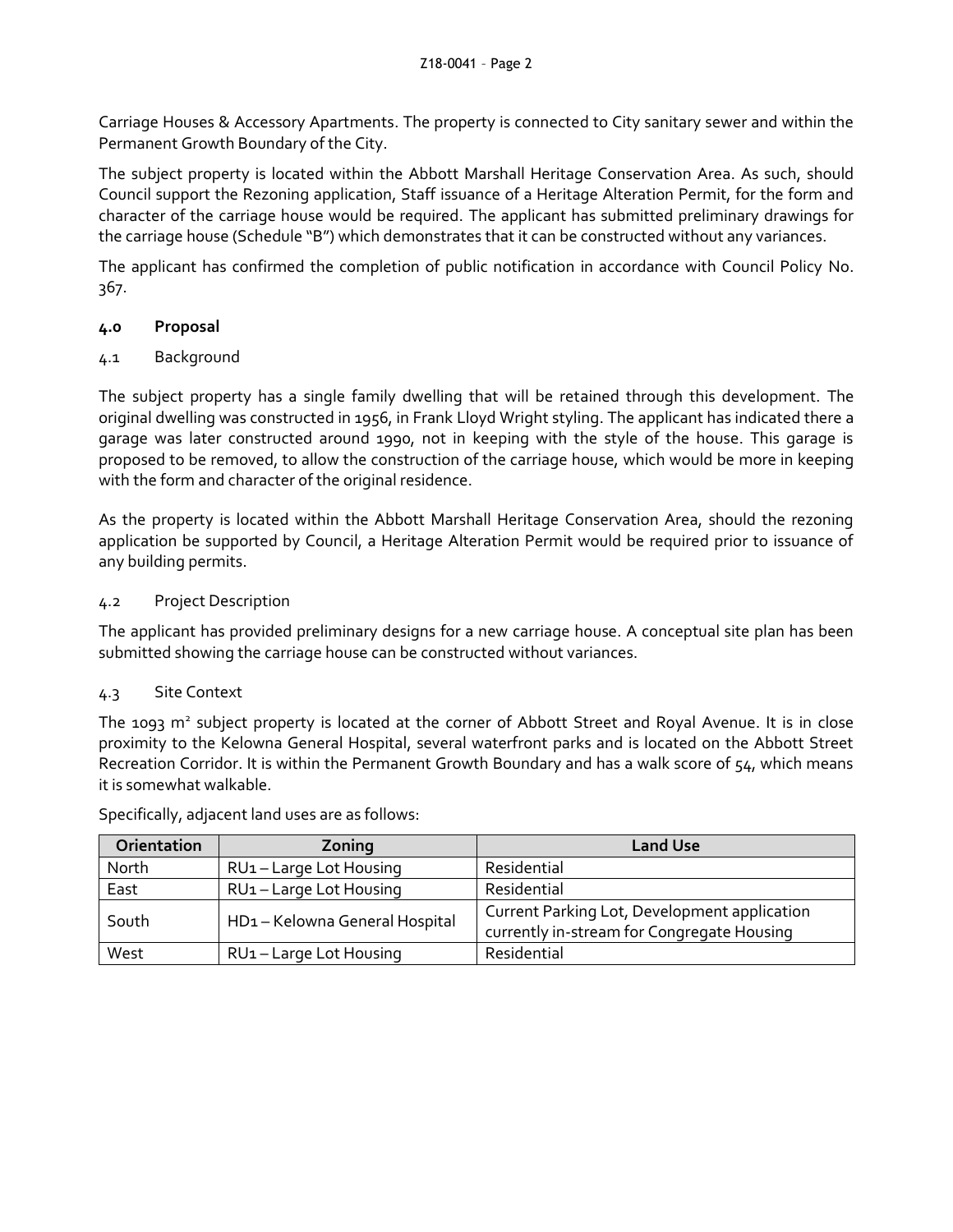

**Subject Property Map:** 2195 Abbott Street

#### **5.0 Current Development Policies**

5.1 Kelowna Official Community Plan (OCP)

#### **Chapter 5 - Development Process**

**Policy 5.2.3 - Compact Urban Form.** Develop a compact urban form that maximizes the use of existing infrastructure and contributes to energy efficient settlement patterns. This will be done by increasing densities (approximately 75 - 100 people and/or jobs located within a 400 metre walking distance of transit stops is required to support the level of transit service) through development, conversion, and re-development within Urban Centres (see Map 5.3) in particular and existing areas as per the provisions of the Generalized Future Land Use Map 4.1.

**Policy 5.22.6 – Sensitive Infill.** Encourage new development or redevelopment in existing residential areas to be sensitive to or reflect the character of the neighborhood with respect to building design, height and siting.

**Policy 5.22.12 – Carriage Houses & Accessory Apartments.** Support carriage houses and accessory apartments through appropriate zoning regulations.

#### **6.0 Technical Comments**

6.1 Development Engineering Department

See attached Schedule "A" - City of Kelowna Memorandum